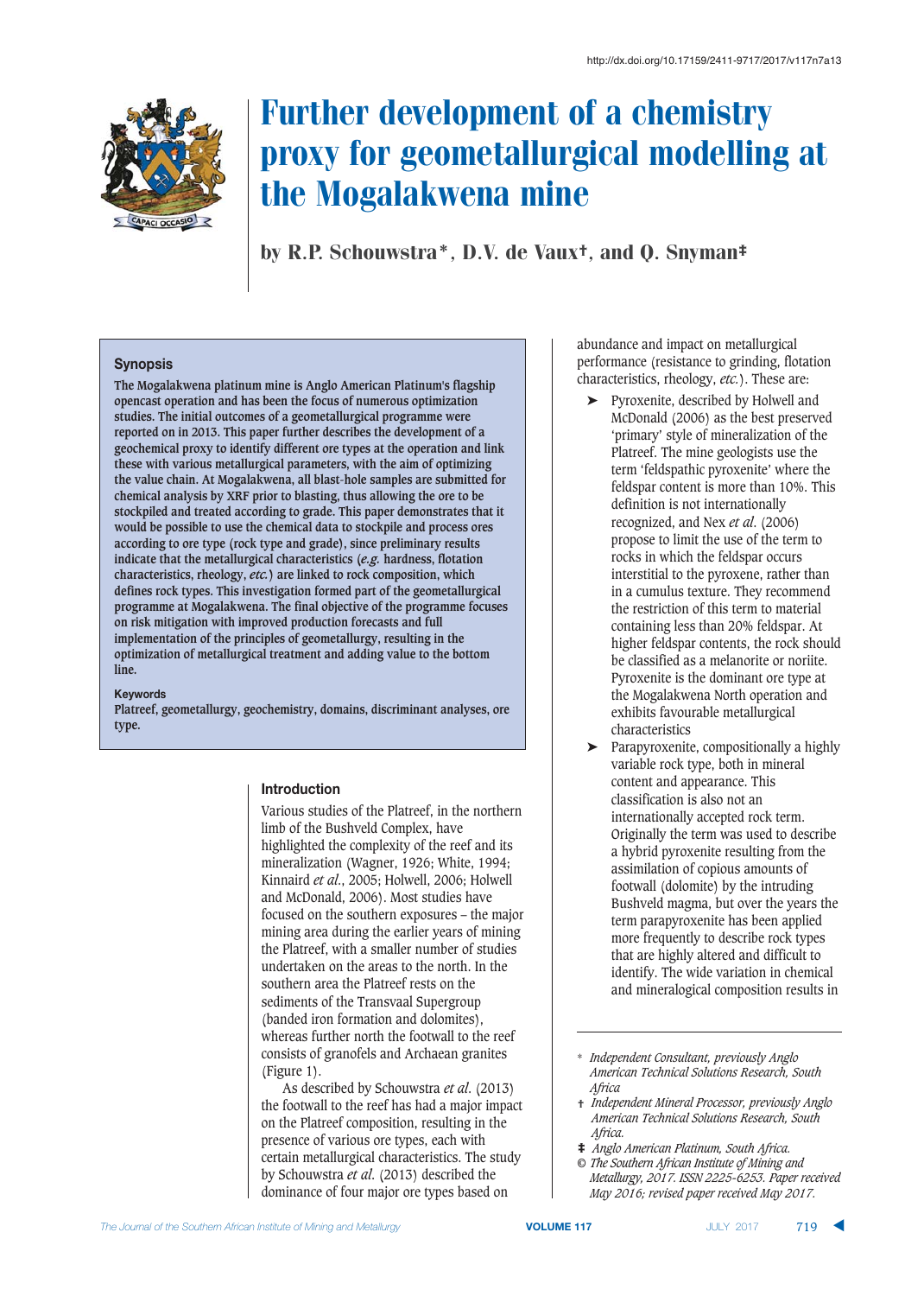

**/)#.2423,3)/\*1,4'1%43\$40(243)1,1!2+1 1.214\*(3#!-0.1**  *-*

significant variation in metallurgical characteristics. Schouwstra *et al*. (2013) proposed subdividing the group into a high- and a low-calcium component (reflected mineralogically in the abundance of diopside). The metallurgical characteristics of the parapyroxenite grouping are also highly variable, and it was postulated that by dividing the group in a highand a low-Ca subcategory the link to metallurgical characteristics could be improved

- ➤ Calc-silicate, basically a skarn rock resulting from dolomite-magma interaction. It displays typical metamorphic effects and is characterized by high contents of calcium-rich minerals (diopside, garnets, wollastonite, *etc.*). This rock type occurs at the footwall of the reef but is also present as rafts higher up in the reef stratigraphy. The contact with the pyroxenite is usually gradational via an intermediate zone of parapyroxenite. Both the calc-silicate and parapyroxenite are more common where the footwall consists of dolomite (the Sandsloot mining area). According to the information available, the calc-silicate has very poor metallurgical characteristics and is usually stockpiled
- ➤ Serpentinites are described as being fairly common in close proximity to major discontinuities such as the Drenthe and Mohlosane River faults. Mineralogical characterization indicated that many of the serpentinites contain less than 50% serpentine, whereas in other cases chlorite is the more abundant mineral phase (chloritization). However, there is no doubt that these rocks are highly altered and contain large amounts of hydrated magnesium silicate minerals. Available information indicates that the presence of large amounts of altered silicates adversely affects the rheology of the ore during processing.

As mentioned earlier, the footwall rocks are variable, with dolomite prominent in the southern areas of the Mogalakwena operations and granites and granofelses

occurring in the north. The footwall rocks exhibit sporadic mineralization, normally associated with veining.

The hangingwall rocks consist of norites and gabbronorites and may also contain mineralization. Where mineralized, the norite is known as a hybrid norite.

Most of the mineralization can be described as disseminated sulphides with associated platinum group minerals (PGMs), although high sulphide grades do not necessarily indicate high platinum group element (PGE) values (Holwell and McDonald, 2006). There is also no clear link between rock type and PGE grade, with all rock types containing high and low grades, as well as barren areas.

More detailed descriptions of the mineralogy of the various rock types is given in Schouwstra *et al*. (2013).

## **The use of quantitative XRD to classify rock types**

Given the difficulty of identifying the various rock types in hand specimen, especially the more altered or hybrid rock types, Schouwstra *et al*. (2013) used a combination of geochemistry and quantitative X-ray diffraction (XRD) to classify the various rock types. If it is possible to use chemistry as an indication or rock type and establish a link between rock type and metallurgical characteristics, then chemistry can be used as a direct indicator (or proxy) of metallurgical behaviour (ore type) – see Figure 2.

Quantitative XRD data was used to classify more than 200 samples into the different rock types, based on the following constraints.

- ➤ Pyroxenite group: mainly enstatite pyroxene, minor amounts of diopside, and less than 20% feldspar (higher feldspar contents would move the sample into the norite group)
- ➤ Parapyroxenite group: substantial amounts of diopside and other calcium-rich minerals (garnet, amphibole, *etc.*). A range of 15 to 25% diopside set the boundaries for the low-Ca parapyroxenites, whereas a diopside content of between 25 and 35% placed the sample in the high-Ca parapyroxenite class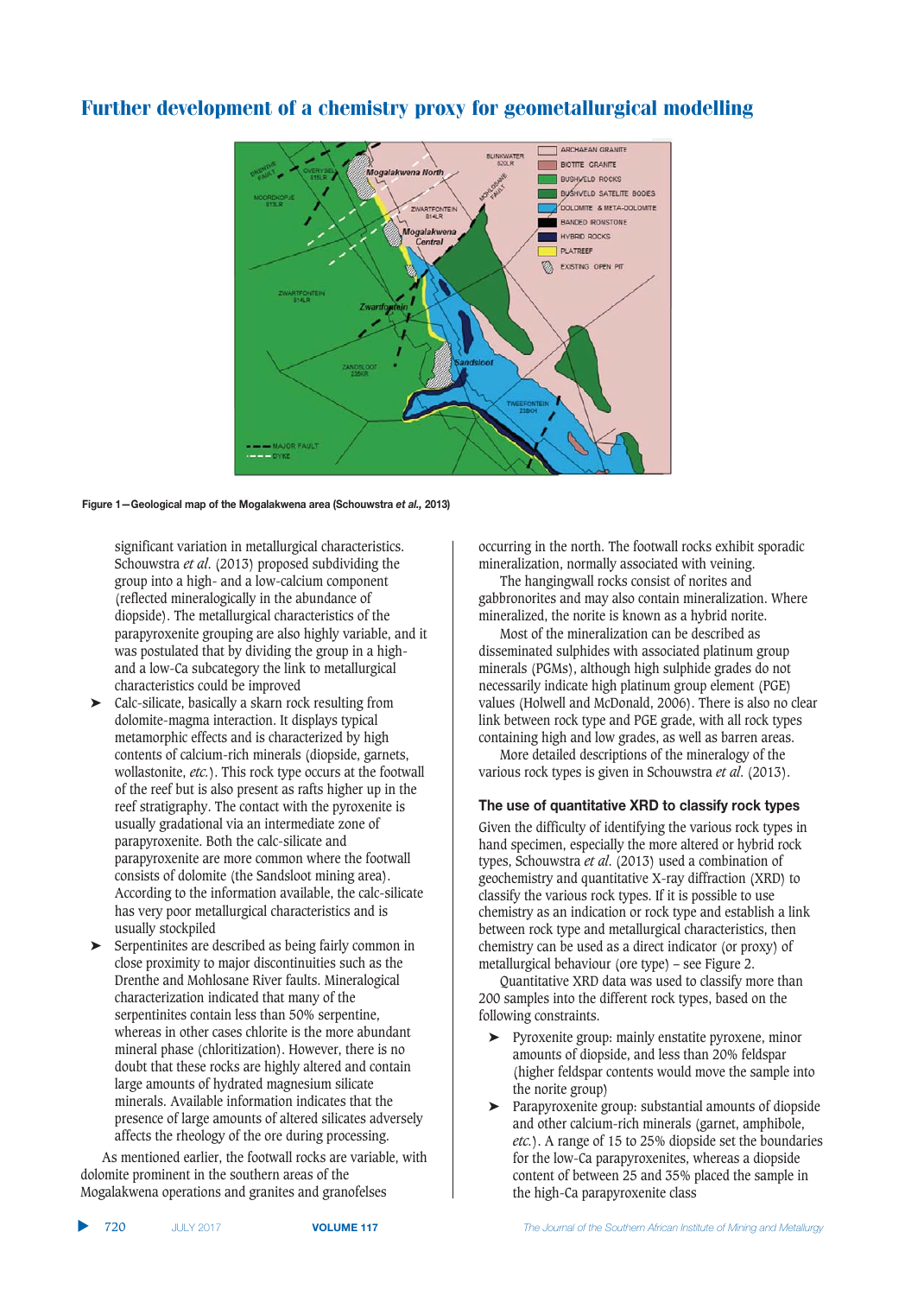



- ➤ Calc-silicate group: samples containing in excess of 35% diopside were classified as calc-silicates
- ➤ Serpentinite: rocks containing more than 50% hydrated silicates such as serpentine and chlorite
- ➤ Granite and granofels (footwall): these rocks were easy to recognize from the high quartz and feldspar contents
- ➤ Norite (hangingwall): high plagioclase feldspar contents, with lesser amounts of pyroxene (mainly enstatite).

Although these constraints result in artificial boundaries and combine different rock groups (*i.e.* pyroxenite and feldspathic pyroxenite) into a single class, the classification is consistent and provides a framework for linking in various metallurgical characteristics. As such, the classification should not be seen as a geological tool, but rather as an initial geometallurgical domain classification.

After the rock classification by quantitative XRD, a discriminant analysis of the chemical data by X-ray fluorescence (XRF) was performed to establish whether the chemical data could explain the differences recognized by XRD.

#### **Discriminant analysis**

Discriminant analysis is a statistical technique that is used to determine which variables discriminate between two or more naturally occurring groups (Hill and Lewicki, 2006). In this case the groups were the rock types as discussed above, and the variables were the concentrations of the oxides of calcium, magnesium, and iron, and alumina and silica.

In the case of two groups and a single variable, identifying whether the variable does discriminate between the groups is relatively trivial. As the number of groups and variables increases, a single variable may not adequately discriminate between groups, but rather a combination of variables may be needed. The analysis therefore produces a new set of variables or roots, each of which is a linear function of the original variables in the analysis and has the following form:

*Root = a + b*1\**x*1 + *b*2\**x*2 + …*bm\*xm*

where *a* is a constant, *b*1 to *b*m are regression coefficients, and *x*1 to *x*m are the original variable values.

If there are more than two groups, then more than one discriminant function can be estimated. The maximum number of functions is equal to the number of groups minus 1, or the number of variables, whichever is smaller.

In the examples presented below, Statistica software was used for the analyses and some of the graphical presentations.

In the case of the Platreef rocks, seven classes (*cf*. Figure 3) and five variables (CaO, MgO, Fe<sub>2</sub>O<sub>3</sub>, Al<sub>2</sub>O<sub>3</sub>, and SiO<sub>2</sub>) were entered into the analysis and five roots were produced. Roots 1, 2, and 3 are plotted against each other in Figures 3a and 3b.

From an inspection of the two figures the following is evident:

- ➤ Very distinct groups or clusters are visible in the plots, indicating the significant potential of chemistry to discriminate between the groups
- ➤ Root 1 provides a good discrimination between calcsilicate, high- and low-calcium parapyroxenite, and pyroxenite



**Figure 3a–Scatter plot of root 1 vs. root 2 as determined using** discriminant analysis. Note that these two roots provide a good  $\blacksquare$  **discrimination between the major rock groups, including the footwall**  $\lambda$ **21 hangingwall** 

 **VOLUME 117**  -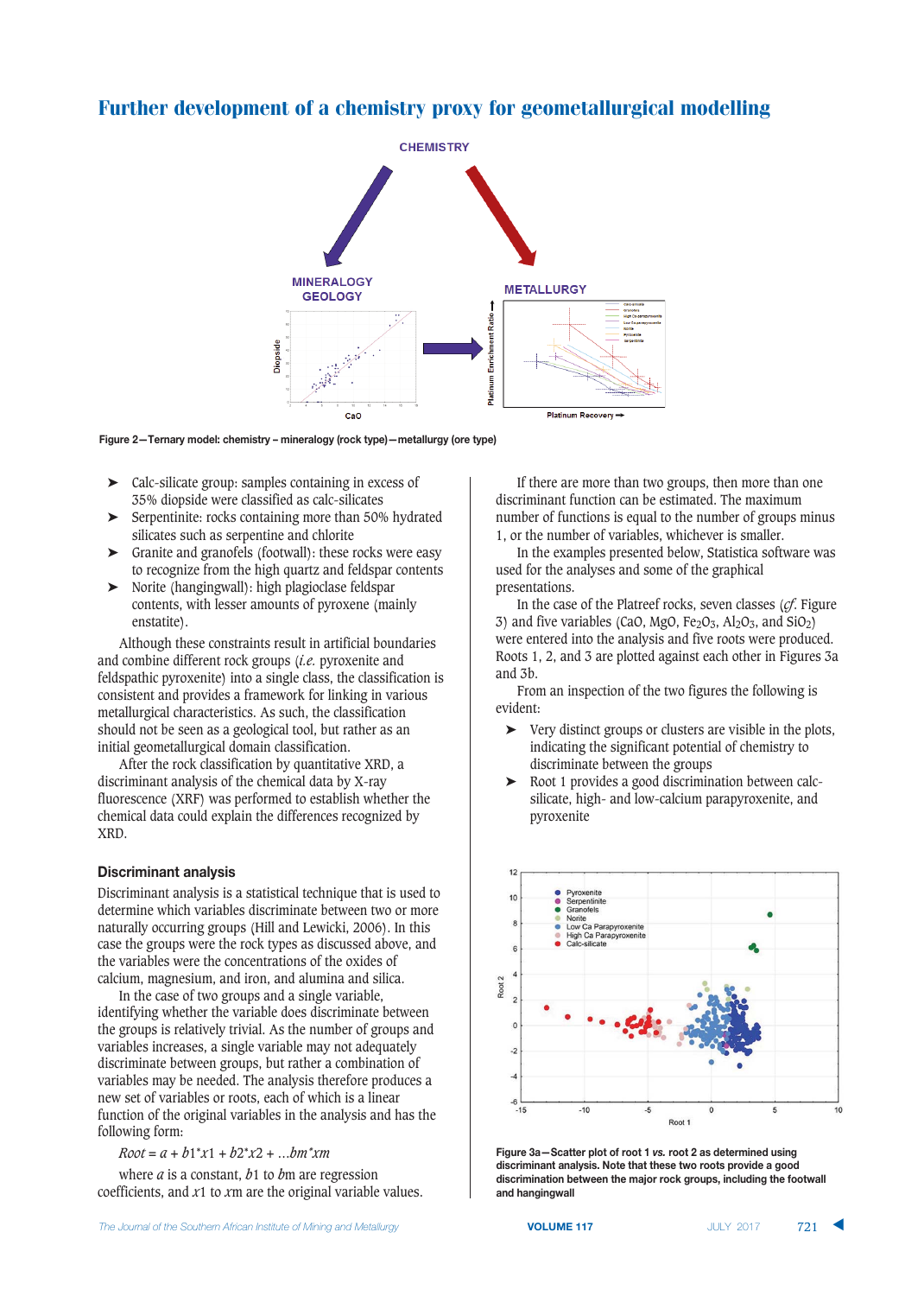

**Figure 3b**-Scatter plot of root 1 vs. root 3 as determined using discriminant analysis. The third root assists in the discrimination of  $\blacksquare$ **28** 

- ➤ Root 2 discriminates between the above groups and granofels very well
- ➤ Root 2 discriminates between the first four groups and norite fairly well
- ➤ Root 2 does not discriminate between the pyroxenites, parapyroxenites, and calc-silicates.
- ➤ There is no discrimination of serpentinite from roots 1 or 2
- ➤ Root 3 provides discrimination for serpentinite.

As it turns out, root 1 is a strong function of CaO, as would be expected (Schouwstra *et al*., 2013).

Root 1 accounts for 84.6 % of the discrimination between the rock types, root 2 a further 9.7%, and root 3 a further 4.5%. The remaining roots 4 and 5 contribute the remaining 1.2% and have not been plotted in Figure 3. These results indicate that routine XRF data can most likely be used to map the distribution of rock types in the mining area without the need for detailed mineralogical analysis. To test this approach, additional data-sets were made available by the Anglo American Platinum geology department for classification.

## $R$ **2121212121212121212121212121212121212121212121212121212121212121212121212**

Having performed the analysis on a set of classified data, the question then arises to what extent this technique can classify new samples based on their whole-rock chemistry. This would provide a quick computational method of classifying data robustly and consistently without any human error. Whether the classification is, strictly speaking, geologically or mineralogically correct is irrelevant if the subsequent classification can be linked to metallurgical performance in a consistent way. Initially, the scatter plots as described above were used to produce algorithms that would classify new samples based on where their calculated roots fell on these plots. This enabled a visualization of how the samples were distributed in the root 1, 2, 3 space and is useful in demonstrating the concept.

A more robust and computationally sound technique is to use the classification functions that are produced by the analysis to calculate the distances between each of the new

data-sets and the arithmetic means of each of the categorized classes in the multi-dimensional space defined by the roots. It then follows that the class mean that lies closest to the new data-point defines the class of that new data-point. This is easily calculated on a spreadsheet.

The same approach can be applied to reclassify the original data-set so as to provide information on the goodness of fit of the original model. Using this approach, 89% of the samples were predicted correctly by the model. The worst classification was for norite, which had a success rate of 60%, but as there were only five data-points, one of which was identified as pyroxenite and another as lowcalcium parapyroxenite, and as both of these ore types show similar metallurgical responses, this is not a cause for concern.

The other concern with the original algorithm is that when it is applied to bulk historical data obtained from operational sampling there are a significant number of datapoints whose roots plot outside of the areas defined by the original XRD data-set. These are classified as unknown when the original algorithm is applied, but if the classification function approach is used it will force a fit into a classification which might or might not be correct. For this reason it is strongly recommended that although the model is robust, more classification work should be done on these 'unknown' samples to correctly identify them and then tune the classification functions accordingly. This process would improve the accuracy of the model with time, but this does not mean that versions of the model could not be implemented immediately and useful information obtained.

# **7esting the results of the discriminant analysis 122 112 12 12 12 12 12 12 12 12 12 12 12 12 12 12 12 12 12 12 12 12 12 12 12 12 12 12 12 12 12**

For grade control and stockpiling purposes, all blast-hole samples from the Mogalakwena mine are sent to Anglo American Platinum's Eastern Bushveld Regional Laboratory for chemical analysis. Using a sampling interval of 2.5 m, each blast-hole representing bench thickness provides six samples for PGE analysis (by Sparc), as well as Cu, Ni, and S by XRF. A full XRF scan of the samples also provides quantitative information on the silicate-type compounds. At the start of the project, XRF analyses of approximately 180 000 sample points, representing blast-holes drilled in 2011, were provided for model testing. This data was used to classify the samples into their various rock types using the scatterplot-derived algorithms described earlier (Figure 4 - Schouwstra, 2013). Note that a number of samples are classified as unknown. Many of these are close to the noritegranite/granofels classification. The unknown category is most likely a reflection of the fact that only a few hangingwall and footwall samples were available during development of the discriminate analysis.

The calculated rock type classes were then compared to the geological model based on the descriptions and logs from the mine geologists (Figure 5). Note that rock discrimination by chemistry does not take textural characteristics such as grain size, foliation, brecciation, *etc.*) into account, and granofels (gneiss) and granite are therefore defined as one rock type. Also note that the chemical discrimination reduces the number of rocks to seven classes compared to the 14 common rock types used by the mine geologists.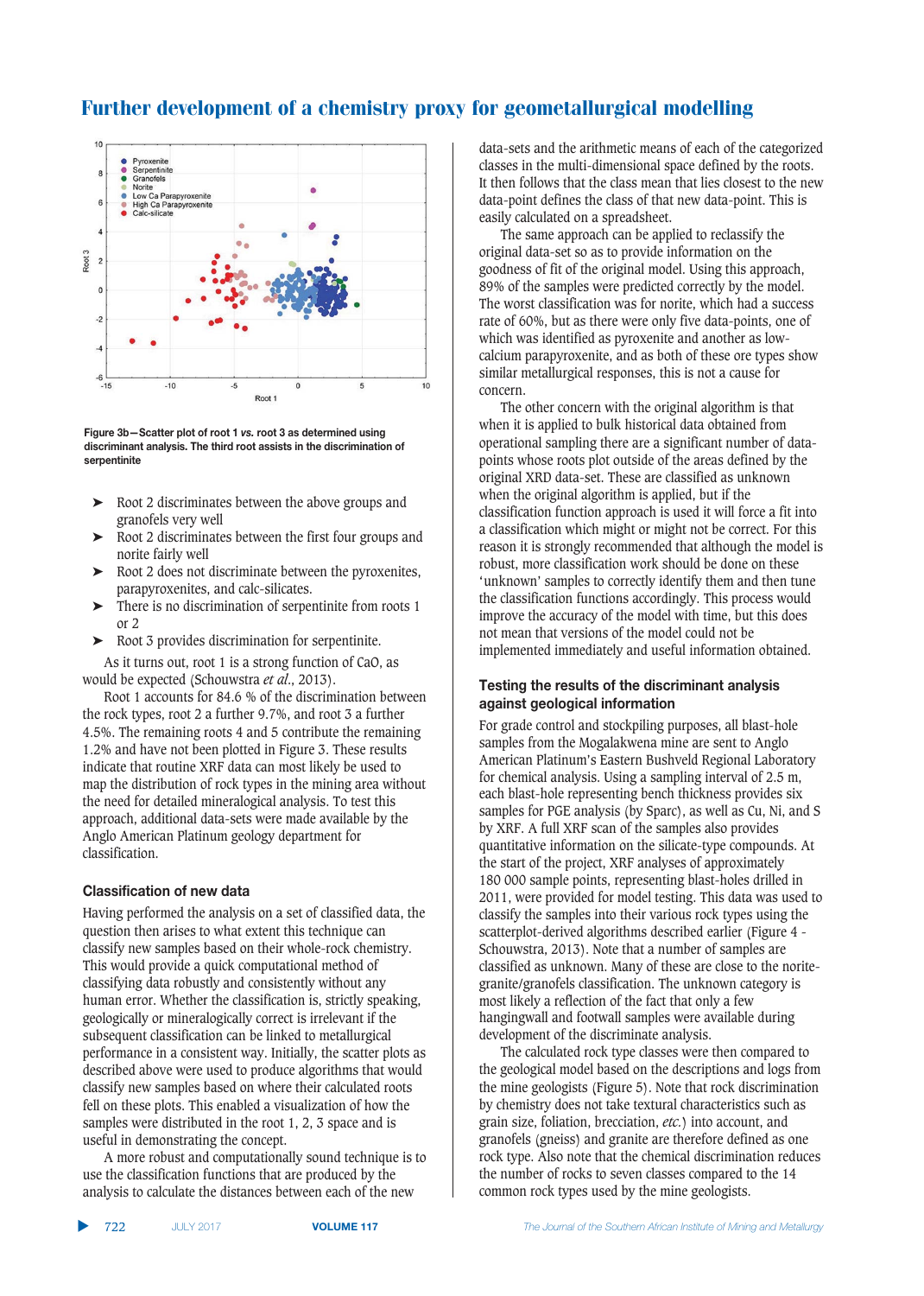

**1244** Figure 4 - Discrimination plot of approximately 180 000 samples **2011** representing blast-holes drilled during 2011

Figure 5 visually demonstrates agreement between the reef package (pyroxenite, parapyroxenite, calc-silicate, and serpentinite), hangingwall, and footwall between the geological model and the rock type discrimination based on XRF data.

For further testing, a chemical data-set of over 50 000 samples comprising several benches was compared with geological data. Table I summarizes the data and compares the results of the chemical classification to the data from the geological model.

It is evident that there are some significant differences between the two methods. Notably, the distribution of samples classified as norite is considerably more than that identified by geologists. With the main differentiation based on the abundance of pyroxene *vs.* feldspar, it is quite possible that a number of high-feldspar pyroxenites (the so-



Figure 5—Plot of the geological model for Mogalakwena (right) compared with chemical classification of rock types (left)

|            | Rock type classification by chemistry |                | Geological classification |                   |                |
|------------|---------------------------------------|----------------|---------------------------|-------------------|----------------|
| $\sqrt{n}$ | Type                                  | % Distribution | n                         | Type              | % Distribution |
| 10 048     | Norite                                | 19             | 5 2 3 3                   | Norite            | 11             |
| 16441      | Granofels-granite                     | 31             | 14 386                    | Granofels-granite | 31             |
| 18 640     | Pyroxenite                            | 35             | 22 917                    | Pyroxenite        | 50             |
| 4 4 9 3    | Low-Ca parapyroxenite                 | 9              | 437                       | Parapyroxenite    |                |
| 1055       | High-Ca parapyroxenite                | $\overline{2}$ |                           |                   |                |
| 167        | Calc-silicate                         | 0              | 607                       | Calc-silicate     |                |
| 50         | Serpentinite                          | 0              | 2 5 4 1                   | Serpentinite      | 6              |
| 2067       | Unknown                               | 4              |                           | Unknown           | $\Omega$       |
| 52 961     |                                       | 100            | 46 121                    |                   | 100            |

*Table I*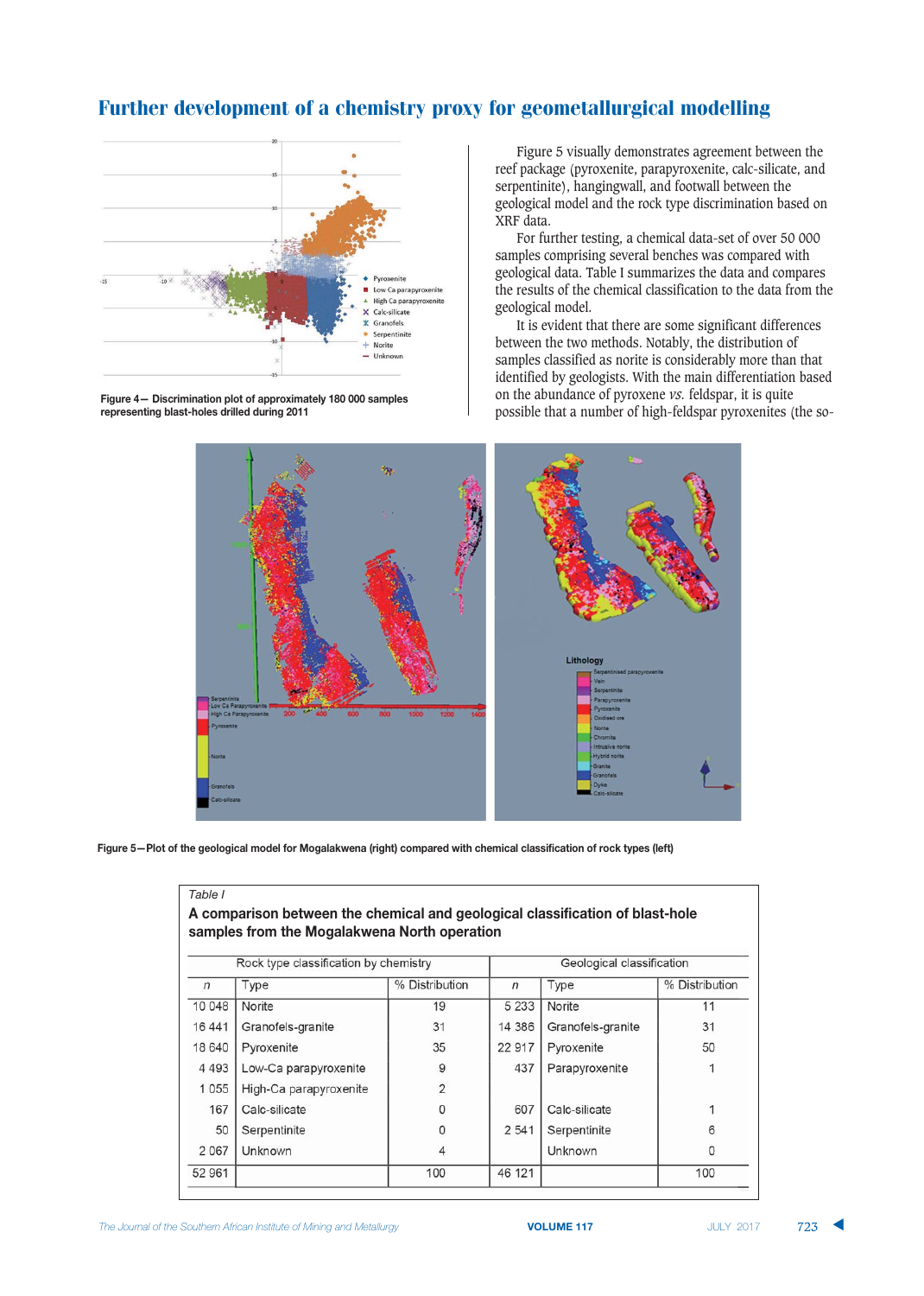called feldspathic pyroxenites) might have been classed as norites. On the other hand, the geological classification of these samples as feldspathic pyroxenites might be incorrect.

The percentage of pyroxenite classification by chemistry is considerably lower than that identified by geological means. As mentioned earlier, some of the norites might belong with this group. However, if the group classified as low-Ca parapyroxenites is added to the pyroxene group the difference from the geological distribution is reduced significantly. The chemical differentiation between pyroxenite and low-Ca parapyroxenite is based on the amount of diopside present (which is reflected in the Ca content) and is thus an artificial boundary. The visual determination of the presence of a certain percentage of diopside is difficult, especially where the texture is fine-grained. The percentage high-Ca parapyroxenite corresponds with the geological classification of parapyroxenites and perhaps indicates that this highly metasomatosed rock is easier to identify.

Calc-silicate is scarce at the Mogakwena North operation, as reflected by both the chemical classification and the geological identification of this rock group. The Mogalakwena North operation contains very little serpentinite. Many samples described as serpentinite are very fine-grained and altered pyroxenite and parapyroxenite. In most cases, the alteration to the hydrated magnesium silicates (including serpentine and chlorite) is much less than 50%, putting the classification by visual means in question.

As the Mogalakwena North operation is characterized by a high percentage of pyroxenites the exercise was repeated on the Sandsloot operation (further to the south), which contain a higher percentage of parapyroxenites and calcsilicates (Table II).

As seen in the comparison with the Mogalakwena North blast-hole samples, the visual differentiation of the pyroxenite-parapyroxenite group is challenging and the results differ from the chemical classification. The combination of the pyroxenite and low-Ca parapyroxenite groups gives a similar distribution to that of the geologically identified pyroxenite group, whereas the high-Ca

parapyroxenite distribution corresponds to that of the parapyroxenite as per the geological model. The amount of calc-silicate present (as calculated from the XRF data) is significantly higher than that in the geological model. No serpentinites were identified by either means.

Although the chemical classification on the blast-hole samples from Mogalakwena North and Sandsloot differs from that supplied by the geologists (visual identification), it is difficult to assess which one better reflects the real rock type distribution. Since the primary aim was to use chemistry as a proxy for ore type, a perfect fit with the geological model is not required—the chemical classification highlights differences in the distribution of the various rock components and delineates zones that are similar in composition. The chemical classification is well-defined and will be consistent as it is based on a quantitative chemical analysis. Figure 6 demonstrates the consistency in chemical classification *vs.* that achieved by visual identification. The figure is a combination of two different benches (2011 and 2013 data) and clearly highlights the disparity in visual identification over time (most likely by different geologists). The chemical classification shows a continuum between the two different sets of data.

#### **2013** Metallurgical characterization/behaviour of various **-1'%,2- .2%.2-2+0/+)40(24&/\$\$2.2+04.3\*40"%2-**

Preliminary metallurgical characterization test work by Schouwstra *et al*. (2013) allowed the authors to highlight some distinct trends for certain rock groups. Since that time, additional laboratory-scale test work has firmed up on these trends but more work is still required, particularly on those rock types for which not many samples were readily available at that time. In addition, work is required on those rock types that the algorithm classified as unknown in order to decide if they can readily be combined with one of the other geometallurgical zones or need to be placed in a class on their own. Much of the work to date has been on the flotation response of these classifications. Hardness data is available, as well as some work on rheology, as a proxy for plant

*Table II*

#### **4\*3'%1./-3+4 20!22+40(24\*(2'/\*1,41+&4)23,3)/\*1,4\*,1--/\$/\*10/3+43\$4 ,1-0(3,2 -1'%,2-4\$.3'40(241+&-,33043%2.10/3+**

|         | Rock type classification by chemistry |                | Geological classification |                   |                |
|---------|---------------------------------------|----------------|---------------------------|-------------------|----------------|
| $\eta$  | Type                                  | % Distribution | $\sqrt{n}$                | Type              | % Distribution |
| 875     | Norite                                | 6              | 1 0 6 4                   | Norite            | 11             |
| 48      | Granofels-granite                     | 0              | 0                         | Granofels-granite | 0              |
| 1530    | Pyroxenite                            | 11             | 3 5 4 2                   | Pyroxenite        | 37             |
| 3 3 2 2 | Low-Ca parapyroxenite                 | 23             | 3 509                     | Parapyroxenite    | 37             |
| 5479    | High-Ca parapyroxenite                | 38             |                           |                   |                |
| 2947    | Calc-silicate                         | 21             | 1 3 8 6                   | Calc-silicate     | 15             |
|         | Serpentinite                          | 0              |                           | Serpentinite      | 0              |
| 146     | Unknown                               |                |                           | Unknown           | 0              |
| 14 347  |                                       | 100            | 9501                      |                   | 100            |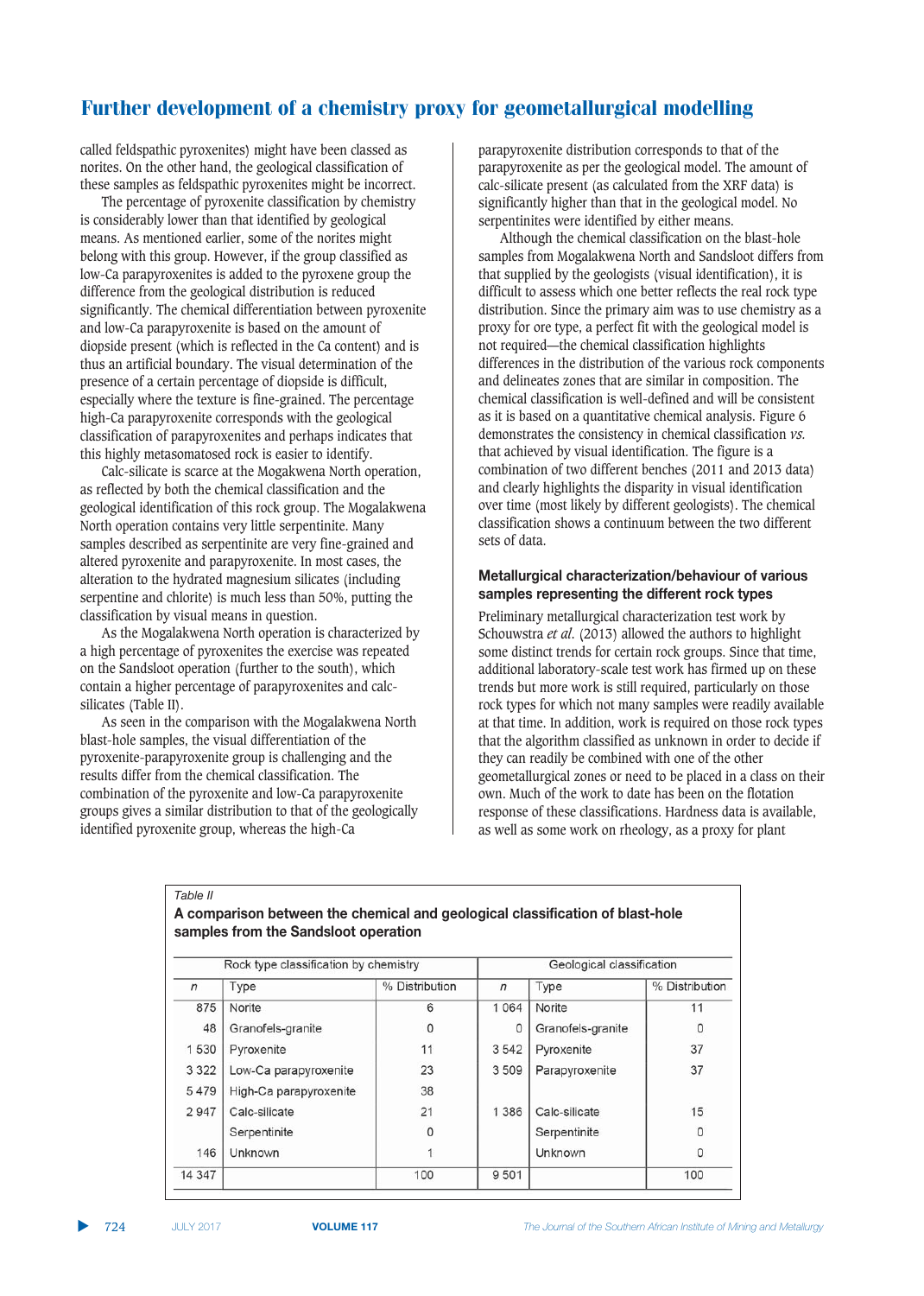# **XRF** classification **Geological classification** 500 500

# Further development of a chemistry proxy for geometallurgical modelling

Figure 6—Plot of the geological vs. chemical classification over two benches (two sets of data, *i.e.* 2011 and 2013 blast-hole samples)

operability. This data needs to be included in any geometallurgical model that is ultimately put in place in the operation.

All the batch flotation test results on samples from the identified rock types were averaged, and their enrichment ratios (concentrate grade divided by feed grade) *versus* recovery responses are plotted in Figure 7. Seeing that the relationship between recovery and enrichment ratio is essentially a trade-off, it is important to look at the relationship between the two, and not one or the other in isolation. A particular sample might well produce a good recovery but at a sub-economic concentrate grade, for example. Figure 7 also displays the confidence limits. It is clear from these results that there are definite differences between the rock types. The granofels samples had the best flotation response, whereas calc-silicates and high-calcium parapyroxenites were the worst. This is in line with previous experience and was expected. The serpentinites constitute a small data-set, but were also consistently poor.



Figure 7-Enrichment ratio and recovery relationships for various rock **0"%2- 1-4&202.'/+2&4/+4 10\*(4\$,3010/3+4,1 3.103."402-0-**

This data facilitates the fitting of a mathematical model to each rock type as described by Schouwstra *et al* (2013). The model defines the relationship between enrichment ratio and metal recovery, depending on the ore type. It thus becomes theoretically possible to predict, for a given ore classification and head grade, the recovery for a given concentrate grade, or the concentrate grade at a given recovery. This type of model can then be integrated into a geometallurgical simulator that provides expected plant performance, depending on the feedstock.

It must be emphasized that the data is from batch flotation tests carried out in ideal laboratory conditions and may be a poor predictor of plant performance. Pilot plant tests in a continuous operation are required to determine firstly, whether the trends identified manifest in a large-scale operation; and secondly, if so, what is the magnitude of the effects. Once this has been established a realistic geometallurgical model may be put in place. In addition, the synergistic or antagonistic effects of ore blending need to be established with confidence so that any decisions emanating from such a model are well-informed.

# $R$  **Combining metallurgical outcomes with chemical**  $\frac{1}{2}$  classification to define geometallurgical zones

The rock type characterization using XRF data differentiated between seven different rock types—these included the hangingwall and footwall rocks, which are infrequently mineralized.

Metallurgical test work highlighted that the low Caparapyroxenite is metallurgically compatible with the pyroxenite, and these two types can thus be combined into one geometallurgical zone. This geometallurgical zone comprises most of the current Mogalakwena North operation.

Where mineralized, the norite (limited data) and granitegranofels exhibit better metallurgical characteristics than the pyroxenites and can also be grouped together.

725